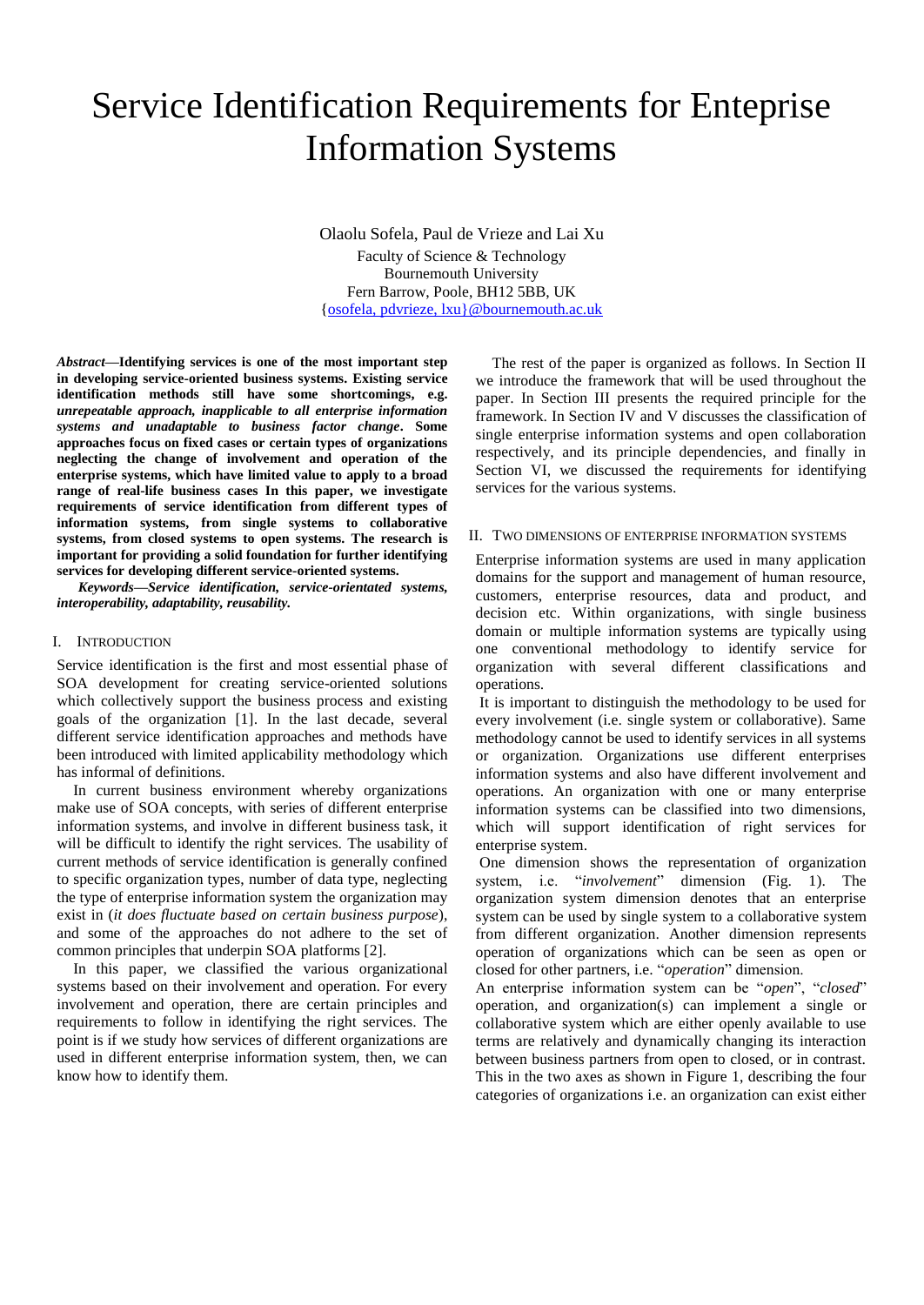as open single system, closed single system, open collaboration, and closed collaboration.



Fig 1. Two-dimensional enterprise information system framework

First, we define the service orientation of the systems as the extent to which services are designed to easily composed, coupled and adapt in order to cope with the business involvement and collaboration. For each axis, certain service orientation for the enterprise information systems are defined in (Section III). Secondly, we propose extended requirements to identify right services for every system in Section VI. These requirements are expected to adapt to the nature of organization involvement and operation.

III. SERVICE ORIENTATION FOR ENTERPRISE INFORMATION **SYSTEMS** 

An organization is said to be effective only if they are ondemand and adaptable [14]. To achieve this, many organizations transform themselves from traditional enterprises to SOA supported enterprise information system. A recent survey by Forrester Research shows that the rate of SOA adoption among enterprises is strong and increasing [15], [16], by using architectural style that increases emphasis on flexibility and efficiency. One of the key promises and benefits of SOA is the seamless integration of business services [3], by describing the service orientation.

Service orientation is the service adaptation (or metaphorically it's "DNA") [4], which enables enterprise to react quickly to a frequent business demand [3]. Defining the service orientation in terms of involvements presents the overall tendency to deliver a service excellence depending on operation. Johnston [4] argues that service excellence is about "being easy to do business with". Furthermore, organizations need to have the requisite service orientation measurement that makes it reliably easy for intra or inter-organization integration. Therefore, there are growing needs for valid measurement scales that describe business overall internal service-based competencies. In paper [4], the authors describe service orientation as "the extent to which services are designed in such a way that allows them to be easily coupled,

adapted and combined in order to cope with changing environment", and provide service excellence in enterprise information system.

To achieve their goals, enterprise information systems interact between each other depending on certain SOA principle (loose coupling, abstraction, statelessness, autonomy etc.) [5] and quality principle (interoperability, adaptability, reusability etc.). Elvesæter [6] states that interoperability solutions should be driven by first, the business needs, and then the software solutions as the second. We adopt the quality principles of a system (interoperability, adaptability) defined in [5] into this research. Below are the selected quality principles adapted from [5] at system level. These selected principles helps in addressing the type of systems and information dependencies within an organization(s) which further helps to identify services rightly:

*System Interoperability.* This principle states the extent or level at which two or more systems can exchange information in a meaningful way [5]. Carney lengthened the definition, in [8]; [9] by adding the notion of purpose related to goal of interoperation and the notion of relation in the environment in which the entities exist. Interoperability is defined as the "*ability of collections of communicating entities to (i.) share specified information and (ii.) operate on the that information according to a shared operational semantics (iii.) in order to achieve a specified purpose in given context*". Panetto, in [9]; [10], complements Carney's definition, stating that "*interoperable systems are by necessity compatible, but the converse is not necessarily true*".

A service is said to be interoperable when the level of message exchange between different services interconnected semantically or by agreed upon syntax. Service interoperability depends on level of information exchange between the services through distinct interfaces that specify the usage and behavior of the systems. Interoperability problems may arise due to: organization type, different levels (department) in organization, different kinds of enterprise application as well as due to the varying levels of abstractions of the services. Therefore, the interoperability depends on the type of enterprise system and the level of service standardization (*enables efficient communication amongst services [5], which has to be defined before the implementation of the services.)* (e.g. the use of communication protocol), service abstraction and service loose-coupling. The higher the system level or cost of exchange of information, the higher the interoperability.

*System Adaptability.* This principle states how a system can accommodate changes within or outside of its environment [5]. Adaptability includes the scalability of evolving software, hardware and operational environment. Service adaptability is the level of service control over its environment and displays efficient request processing [5]. Adaptability also depends on the enterprise system and autonomy.

#### *A. Required SOA principles for service-orientation*

Based on SOA design principles, services are expected to be loosely coupled, abstract the underlying logic, reusable, composable, stateless, share a formal contract, autonomous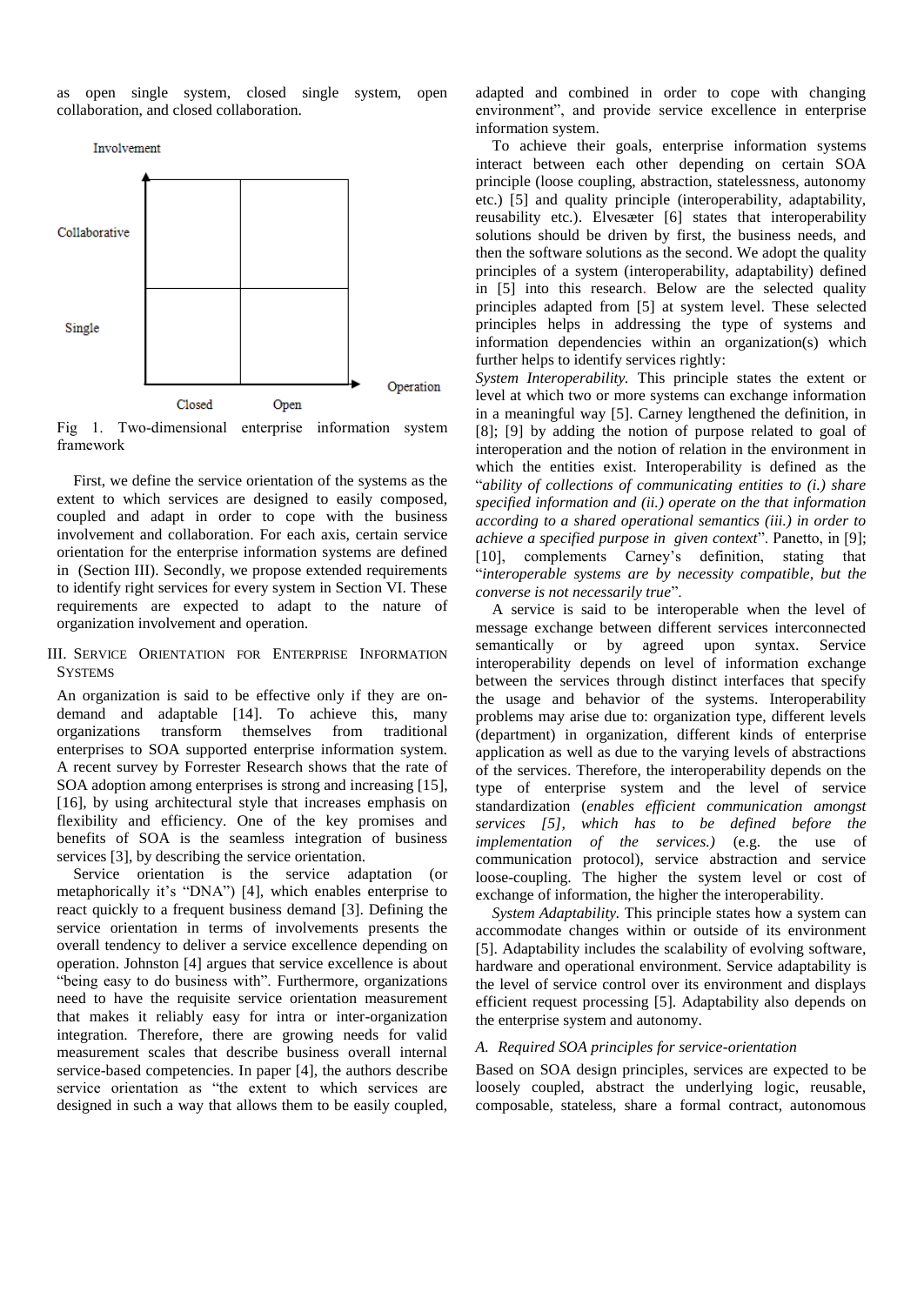and discoverable [11], [12], therefore, we refine the quality principles which play key role in service orientation at service level:

*Service Loose Coupling*. This principle ensures that services can condone changes to application instances without affecting other services.

*Service Abstraction.* This principle turns services into "*black box*", publishing only the required information need about the services to the consumer. This information can be changed as service design changes e.g., when a service is composed of other services [5].

*Service Statelessness.* This principle requires that services in SOA-based system are to avoid the management of state tasks (e.g. keeping trace of interaction-specific) [5].

*Service Autonomy.* This principle advocates that services have maximum control over underlying runtime execution environment [5].

*Service Discoverability*. This principle ensures that services have the ability to be effectively discovered and interpreted by supplementing services with communicative metadata [5].

*Service Composability*. This principle represents the design approach to which services are effective in service compositions to create new services [5].

As shown in table I, there are some required SOA principles for every service orientation, which differs in systems or services.

| TABLE I. SERVICE ORIENTATION REQUIREMENTS AT SYSTEM |
|-----------------------------------------------------|
| AND SERVICE LEVELS                                  |

| Service<br><b>Orientation</b> | <b>SOA Principles</b>                                   |                                                                                                              |
|-------------------------------|---------------------------------------------------------|--------------------------------------------------------------------------------------------------------------|
|                               | <b>System Level</b>                                     | <b>Service Level</b>                                                                                         |
| Interoperability              | Level of system<br>abstraction                          | Level of service<br>loose coupling,<br>abstraction                                                           |
| Adaptability                  | Level of system<br>autonomy                             | Level of service<br>loose coupling and<br>autonomy                                                           |
| Reusability                   | Level of system<br>discoverability<br>and statelessness | Level of service<br>loose coupling,<br>genericity,<br>discoverability,<br>composability and<br>statelessness |

The next sections discuss only the service orientation for open single system and open collaboration because of page limitation.

IV. SERVICE ORIENTATION OF OPEN SINGLE ENTERPRISE INFORMATION SYSTEMS

Open single systems can be addressed from two perspectives namely, i.) platform-based open single system ii.) applicationbased open single system.

The service orientation of each of the perspectives is addressed based on its properties, functionalities and operations.

# *A. Service orientation for platform-based open single system*

For an organization using platform single system (e.g. SAP), there is no/less need for standardization, the enterprise service bus can be used in linking the systems which are designed to work together (the platform forms a standard). The system are explicitly required to adopt the specified SAP's standard for application accessibility, system integration, service interconnection, and service management metadata. By using the enterprise service bus, the systems can interoperate which has to conform to the following SOA principles namely:

*Less abstraction*: less concern on service abstraction which relates to the platform logic. In some cases, the organization can compose their activities (*generating abstract services*) based on the platform (*e.g. SAP*) standard. Therefore, the systems aid the effective utilization of the service needed giving out the required information to consumer.

*Level of loose coupling*: *A g*iven service A is directly coupled via the information exchange to another service B *iff* there exists information used in A that is defined in B*,* change in service A is likely to affect B. Thus, to achieve loose coupling between the services, there must be a level of isolation.

The adaptability of two services is depended on the level of the standard which is easy to determine if they belong in the same system e.g. platform-based open single system.

# *B. Service orientation for application-based open single system*

In an organization with several bundles of sub-systems, each sub-system can have different applications which may interoperate depending on the business requirement, generating different services for unified business goal. This is known as application-based open single system. In this system, system adaptable and service interoperability are the major concerns. With established standard, systems are compatible (i.e. *increase service interoperability*), connected seamlessly, providing an *efficient and simplified* application, regulated for the amount of information exposed (*i.e. increase service abstraction),* clearly documented and accessible (*service discoverability*) and exposed for services functionality for reuse (*service genericity*). For improved interoperable services, well-established standards must be defined for easy communication and ensuring less/no negotiation power between the applications in the platform, creating a standardized level of abstraction and loosely-coupled, autonomous and generic services.

For the services to interoperate, the systems have to be adaptable. The level of system adaptability and interoperability depends on the following SOA principles:

- *a. Service abstraction:* the services are required to be connected seamlessly, providing an efficient and simplified application regulated for the amount of information exposed.
- *b. Service autonomy*: the services are required to have reasonable level of control over its own execution environment or their underlying logic, thereby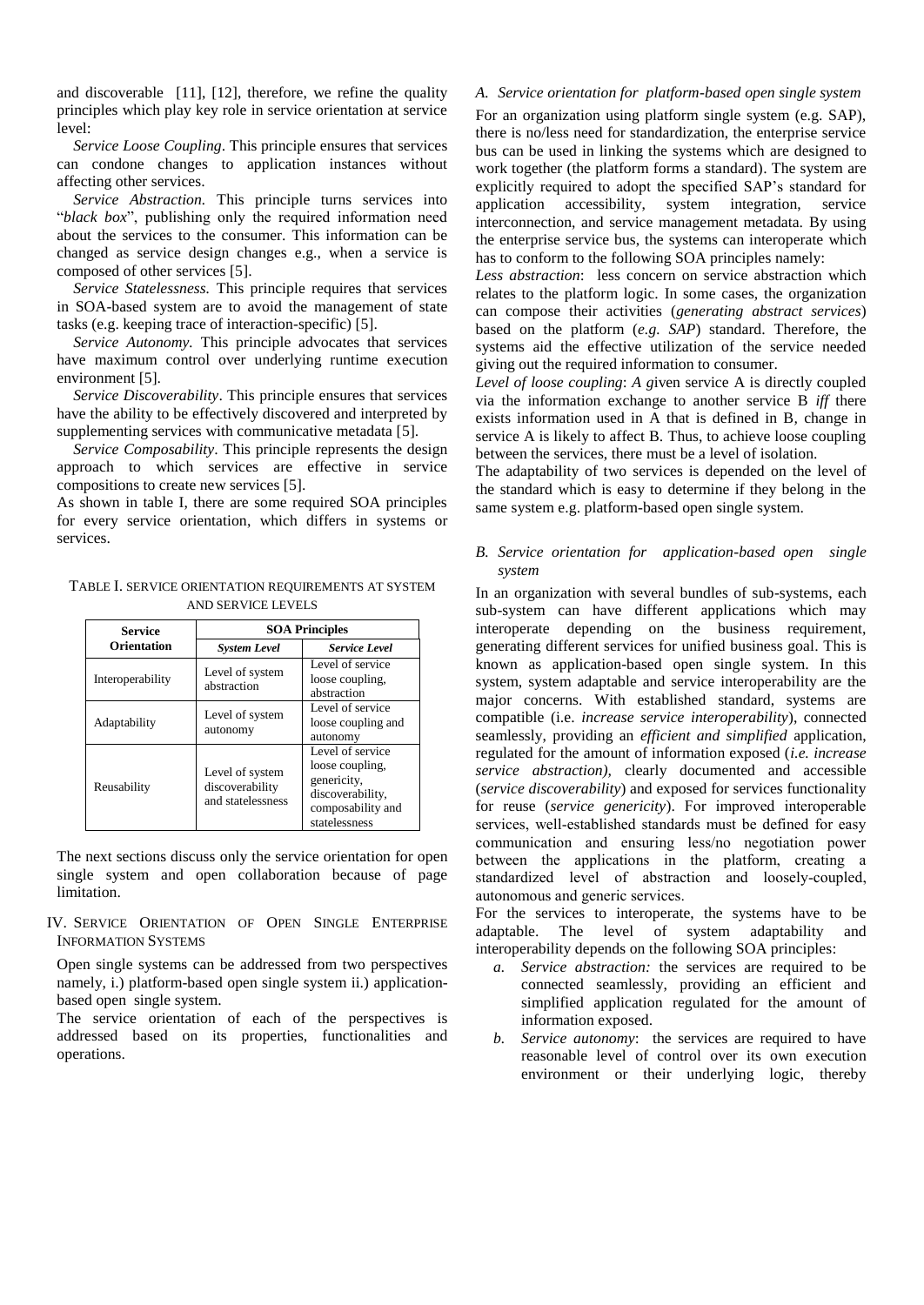reducing the dependencies it may require on shared resources within the execution environment.

- *c. Service statelessness*: the services are required to minimize of state information they manage and reduce the duration for which they are stateful.
- *d. Service discoverability:* the services are required to clearly documented and accessible.
- *e. Service composability and genericity*: In organization (e.g. insurance company), services are composed to deliver new services and services are required to display its functionality to reuse from the existing services.
- *f.* Loose coupling of service: For instance, when a department depends less on another department in an organization to execute its business process or application; it might not be coupling on technical level, but bit more operational level. An organization running open single system defines the level of standardization that they incorporate into their business process or application, which ensures low impact of individual failure between the systems.

Interoperable services are by necessity adaptable in open single system, but the converse is not necessarily true. To realize the power of service interoperability through robust data exchange, one must look beyond adaptability.

### V. SERVICE ORIENTATION OF OPEN COLLABORATION

In fast growing business world, collaboration does not only exist with similar businesses, for instance, software companies (Microsoft and Apple), Universities (MIT and Harvard) but more of unrelated businesses, for instance, the collaboration of Microsoft and Toyota for intelligent energy consumption [13], Mercedes-Benz and Facebook for new frontier social driving [13], Puma, Adidas and Innovalley for intelligent sportswear and accessories [13], NHS and Facebook for enormous potential of health's socializing, Evernote and Moleskine for information overload management and many more. Therefore, the two different collaborative perspectives described above i.e. the related and unrelated open collaborations, which cannot be treated the same way. Each of the perspective is described and the collaborations are achieved based on the level of service orientation which conforms to SOA principles. Technically, the level of service orientation for open collaboration is different for every case. For instance, organization A and B have to specify the level of collaboration for their systems to interoperate, adapt and reusable.

# *A. Service Orientation of related open collaboration*

At system level, organization A and B in similar business drive can easily define the level of interoperability and adaptability of their systems based on the agreed upon standard. In doing so, the following quality principles have to conform the following SOA principles with namely:

 *The level of adaptability of the system*: For an organization A and B to adapt, agreed-upon standards have approved by both organizations giving rise to the development of an interface which will be the collaborating environment for

the organizations. In defining adaptability, organization A and B specifies the portion of its business processes to collaborate with, which is accessible by both organizations using defined interface. Inside of the interface, the related open collaboration defines the *level of service autonomy* when its services exercises control logic over their underlying and execution environment or interface which has to be loosely coupled.

*The level of adaptability of services*: After the adaptability of the systems, service adaptability is dealt with. Service adaptability in related collaboration or network is far more achievable as long as the levels of standardized service contract, loose coupling, statelessness and autonomy are all defined, creating interoperable services. For instance, MIT and Harvard universities are collaborating to provide free online courses, known as Massively Open Online Courses (MOOCs) [12]. With established standards and interface, the two universities can collaborate using the standardized bridge between the specified services (data and resources). The next step is the interoperability of the services of the two universities. To safe cost and time, instead of creating new suitable services, the adaptability of their existing services is considered. Each organization defines its level of abstraction, coupling and service contract duration with each other as shown in Figure 2.



Figure 2. Service Orientation of related open collaboration

#### *B. Service Orientation of unrelated open collaboration*

In recent collaborations, more of unrelated organizations are partnering to improve or establish new services, e.g. health sector and social media (i.e. *NHS and Facebook*) collaborate to create sociable health care to raise awareness about the need for donations [13]. This collaboration entails more detailed work which involves the looking at the service orientation of each collaboration processes which conforms to SOA principles at system and service levels. The following quality and SOA principles have to be conformed to namely:

*The level of system adaptability*: depends on what they are working on and the d level of relation of organization A and B. An interface is created for collaborating organization A and B by agreed-upon standard which uses on each organization's service autonomy and statelessness.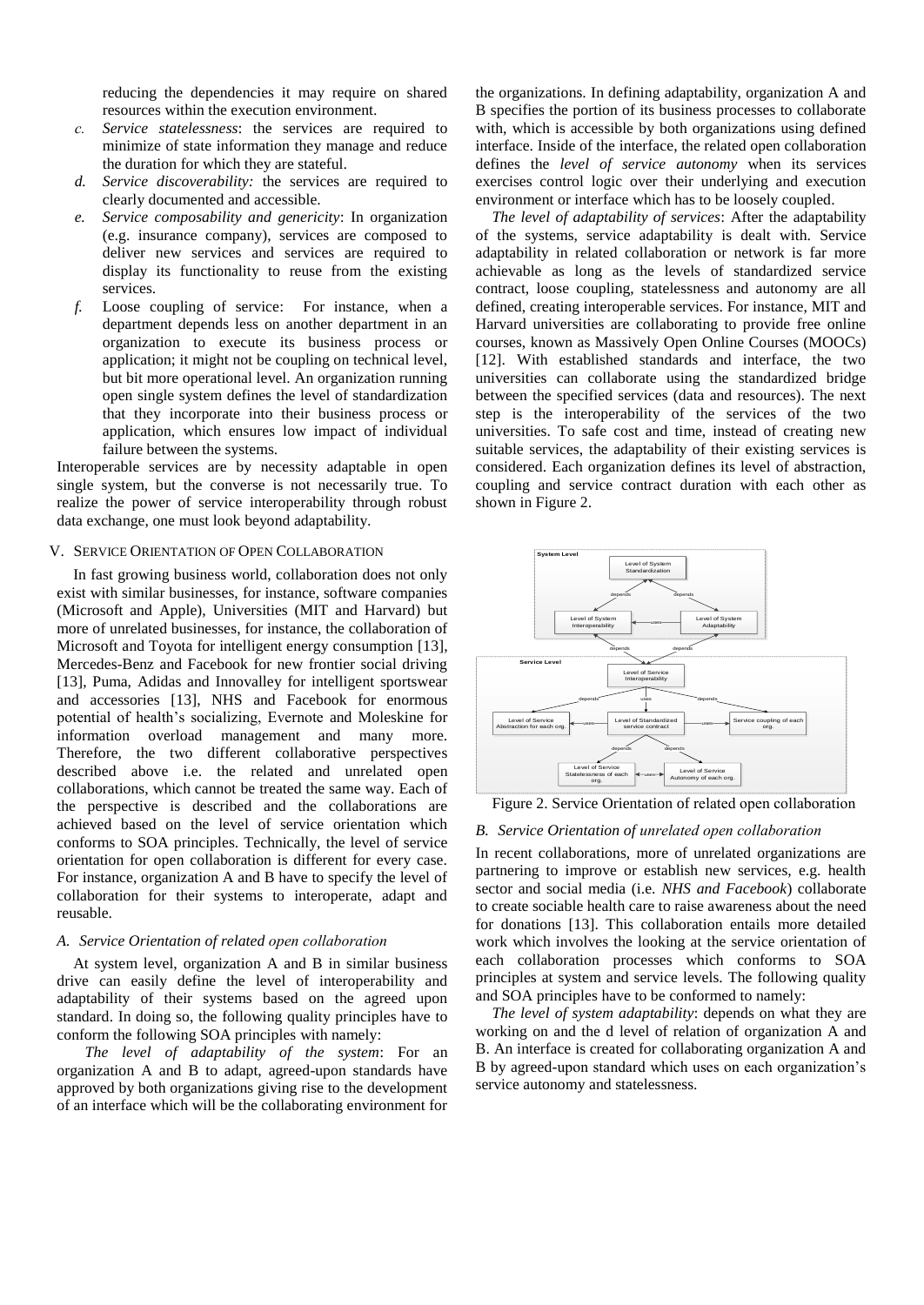*The level of system interoperability*: With the interface created, the next step is establishing standardized service contract which depends on each organization's level of service abstraction and coupling.

The next section discusses the requirements for open single system and open collaboration because of page limitation.

# VI. SERVICE IDENTIFICATION REQUIREMENTS OF ENTERPRISE INFORMATION SYSTEMS

As the current methods exist, there are over twenty methods for identifying services which are not adaptable to changes and less applicable to every business case. Also, the approaches are too simple to satisfy the common principles that are supported by SOA platforms. In order to realize or create a new method, the following requirements are to be satisfied for each enterprise information systems.

Identification of services in enterprise information systems has some requirements leading to modification of the service design. Likewise, identification of service orientation for a specific enterprise information system will improve the service design, and services can be identified as business requirements change.

#### *A. Service Identification requirement for open single system*

Services in open enterprise systems operate in a highly dynamic manner; independently subject to have less boundaries (*depending to the level of standard*) running different business processes or applications. There might be variations due to changes in business goal and environment in one department, making the services to slightly change or loose-coupled. The effect of the slight change in the business goal or environment plays a risk on the right identification of services.

In recent business world, organizations are subject to changes in requirements and goals, therefore, does it mean the services have to be subject to change as it switches dimension?

For example, an organization 'A' running an open systematic structure has different resulting values of the service design description depending on the task parameters. The organization 'A' can become closed systematic structure as a result of a merge with low centrality system. Therefore, to make the services in open enterprise system to have the right service design description for every changing business case, the following requirements have to be satisfied:

The service identification requirements are as a result of the reviewing and classification of the open single system. In Section 4, the open single system is classified into platformbased and application-based, which have different functionality and principles.

The requirements for identifying services in open single systems are as follows:

- a. Analyze the type of services they provide, what means (platform or application-based)
- b. If it is platform-based:
	- i. The dynamic relationship of the services is defined by analyzing the service orientation of

the services identified (*level of loose coupling and abstraction*) in the enterprise system as it changes round the dimensions. In platformbased single system, standardization is not a major concern for the organization; it conforms to the platforms standard. The only concern is the level of coupling, which involves less abstraction.

Else if it is application-based:

- ii. The requirement for application-based is more difficult because it is tailor-made to the business specification. Creating a specific level of interoperable services within an organization using different applications, the following condition has to be met namely: Agreed-up standard, the level of service abstraction, autonomy, statelessness, discoverability, composability and genericity, and loose-coupling of the services.
- c. Then, dynamic candidate services from the integrated business processes (*top-down approach*) can be identified depending on the type of system and service orientation.

# *B. Service Identification requirement for open collaboration*

As discussed in Section 2.1, collaboration is a broad topic to dive into. In this paper, collaboration has been dealt with in the area of interaction of partnering organizations, people and machines. Therefore, defining the requirements to identify services in open collaborating organizations,

The service identification requirements are as a result of the reviewing and classification of the open collaboration in Section 4.

- a. Analyze the type of services they provide, what means (related or unrelated)
- b. If it is related collaboration:
	- i. Standardization has to be agreed upon for services to interoperate or adapt on a defined interface.
	- ii. Each organization defines its level of abstraction, coupling and service contract duration), as it may changes.

Else if it is unrelated collaboration:

- i. Standardization for unrelated collaboration is more difficult as it needs more consideration on the service orientation. The standard has to be highly agreed-upon, creating a connecting medium for collaboration.
- ii. Each organization have to well-define the standard for collaboration, high level of abstraction, coupling and service contract duration), as it may changes.
- iii. For instance, 'Toyota' and 'Microsoft' can collaborate in one business aspect of their business process or they jointly create new